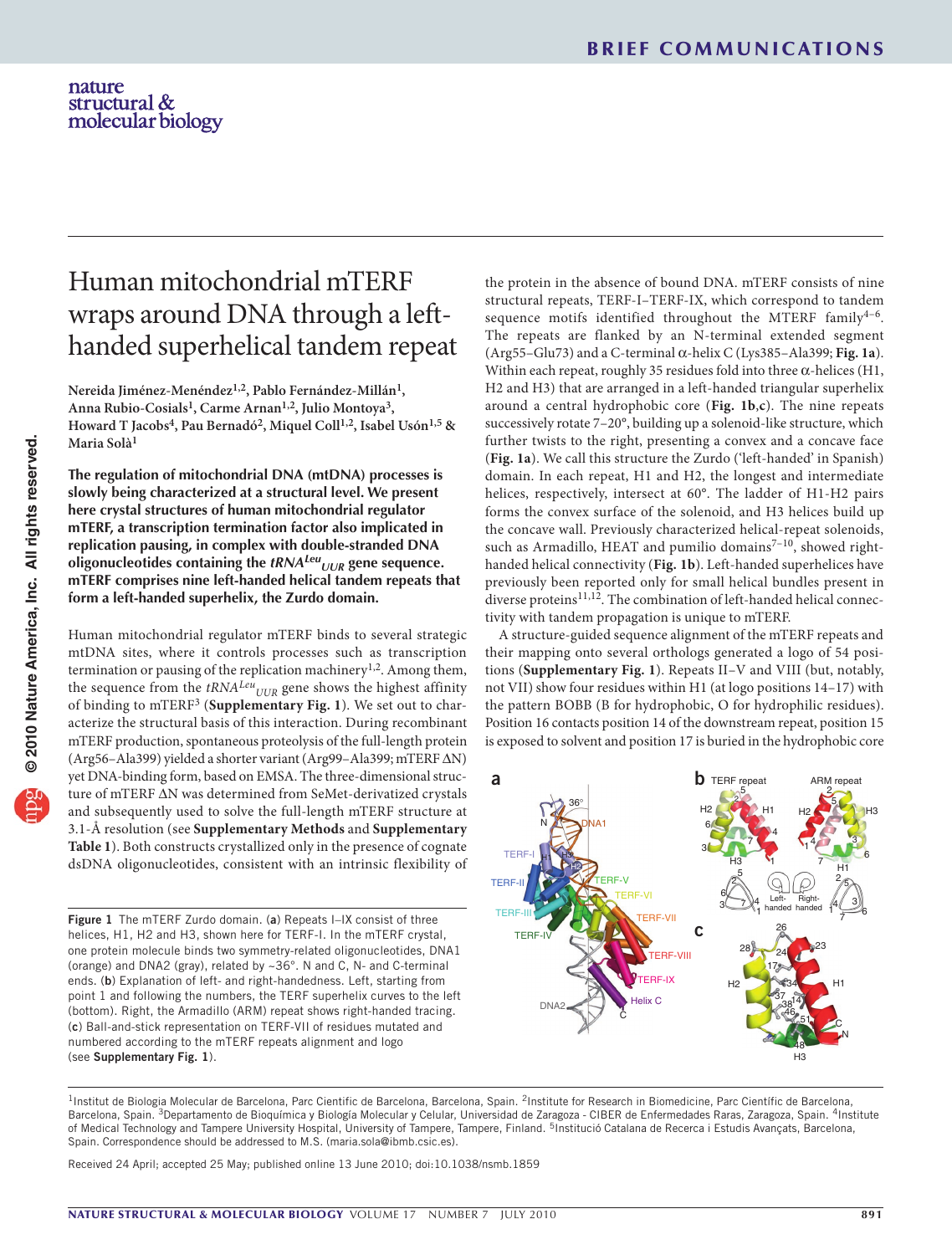

also comprising positions 34, 37 and 38 from H2 and 46 and 48 from H3. This hydrophobic core spans the entire protein. In all tandem repeats except the first, logo position 26 (usually glycine), between H1 and H2, shows main chain conformation angles corresponding to a left-handed helix. In addition, the main chain kinks by about 90° at position 44 (usually a proline at the beginning of H3). Glycine and proline tend to disrupt regular secondary-structure elements and here confer the triangular shape of the TERF repeat. Finally, positions 23, 28 and 51 are involved in N- or C-terminal capping of helices H1, H2 and H3, respectively. All these conserved residue define the overall structure of the mTERF repeat (**[Fig. 1c](#page-0-0)**).

Protein variants mTERF and mTERF ΔN crystallized in complexes with a 15-mer and a 12-mer dsDNA, respectively, which included the sequence of the  $tRNA^{Leu}$ <sub>UUR</sub> gene<sup>[13](#page-2-1)</sup> ([Fig. 2](#page-1-0)). In both crystals, which belong to different space groups, two crystallographically related, identical oligonucleotides (DNA1 and DNA2) are bound by two distinct positively charged regions of a single protein moiety (**[Fig.](#page-1-0) 2a** and **Supplementary Fig. 2**). In the full-length complex, repeats I–VI contact one half of DNA1, whereas repeats VIII and IX plus helix C approach the other half of DNA2. DNA1 and DNA2 do not contact each other and are oriented at an angle of 36° (**[Fig. 1a](#page-0-0)**), in agreement with previous assays that estimated a bending of the termination site of 35° upon protein bindin[g14.](#page-2-2) The only repeat not engaged in DNA binding, TERF-VII, lacks the polar residue at logo positions 50/51 that is involved in DNA contacts in the other repeats (**Supplementary Fig. 1b**).

<span id="page-1-0"></span>Figure 2 Protein-DNA interactions between mTERF and a 15-bp DNA. (a) Electrostatic potential mapped onto the mTERF Connolly surface is shown in two 180°-related views. DNA1 and DNA2 are symmetrically related oligonucleotides that bind to two different areas of a single protein molecule (see text). (b) Side chains of N-terminal residues contacting DNA1 are shown as sticks. DNA strands are named according to the PDB coordinates file. DNA bases are indicated in one-letter code. (c) Contacts between C-terminal residues and DNA2 bases shown as in b. (d) Sequence of 12-bp (dark gray), 15-bp (light gray) and 28- and 29-bp oligonucleotides used for crystallization and SAXS experiments. Strands named as in **b**.

This feature suggests for repeat VII a hinge role between the N- and C-terminal DNA-binding subdomains.

The full-length protein is engaged in 19 nonspecific interactions with both dsDNA backbone phosphates (**Supplementary Fig. 1b**). Eight of the residues involved further perform C-capping of α-helices at the protein-DNA interface, thus diminishing

the repulsion between peptide-bond carbonyls and DNA phosphates. N-terminal repeats I–VI contribute, through residues at logo positions 39, 45/49 and 50/51, to backbone recognition. Two conserved guanines (G1[2](#page-2-3) from strand C and G3 from B) of the binding sequence<sup>2</sup> are positioned for contacts with Arg169 and Arg202, respectively (**[Fig.](#page-1-0) 2b** and **Supplementary Fig. 2a**,**b**). An adjacent conserved guanine (G4 from strand B) is weakly contacted by Glu165. In the C-terminal subdomain, residues from repeats VIII and IX (logo positions 9 and 13 of H1 and 45 and 51 of H3) contact the phosphate backbone of DNA2 and surround Arg387 from helix C, which interacts through the major groove with three bases thereof (**[Fig. 2c](#page-1-0)** and **Supplementary Fig. 2a**,**c**). Additional contacts contribute to stabilizing the termini of DNA1 and DNA2 within the concave protein surface. Overall, the mTERF residues involved in DNA contacts are conserved throughout the vertebrate MTERF1 subfamily members<sup>[4](#page-2-4)</sup>, suggesting that similar complexes could be formed by these proteins.



<span id="page-1-1"></span>Figure 3 Excision of TERF-I results in the reorganization of the protein structure. (a) Structural superimposition of C-terminal repeats of mTERF (yellow) and mTERF ΔN (blue) reveals the relative shift in mTERF and mTERF ΔN N-terminal repeats and DNA1 oligonucleotides (dsDNA of mTERF in orange; dsDNA of mTERF ΔN in cyan). TERF-I, in gray, is excised in mTERF ΔN. TERF-II helices H1–H3 are labeled, and the maximal displacement at Asn103 (magenta) is shown. (b) Contacts between mTERF ΔN C-terminal repeats and DNA2 bases, shown as in [Figure 2b](#page-1-0). (c) Connolly surface of N-terminal repeats that contact DNA1 in mTERF (left) and mTERF ΔN (right), both in the same orientation. Green, residues contacting the DNA bases; yellow, residues contacting the backbone phosphates.